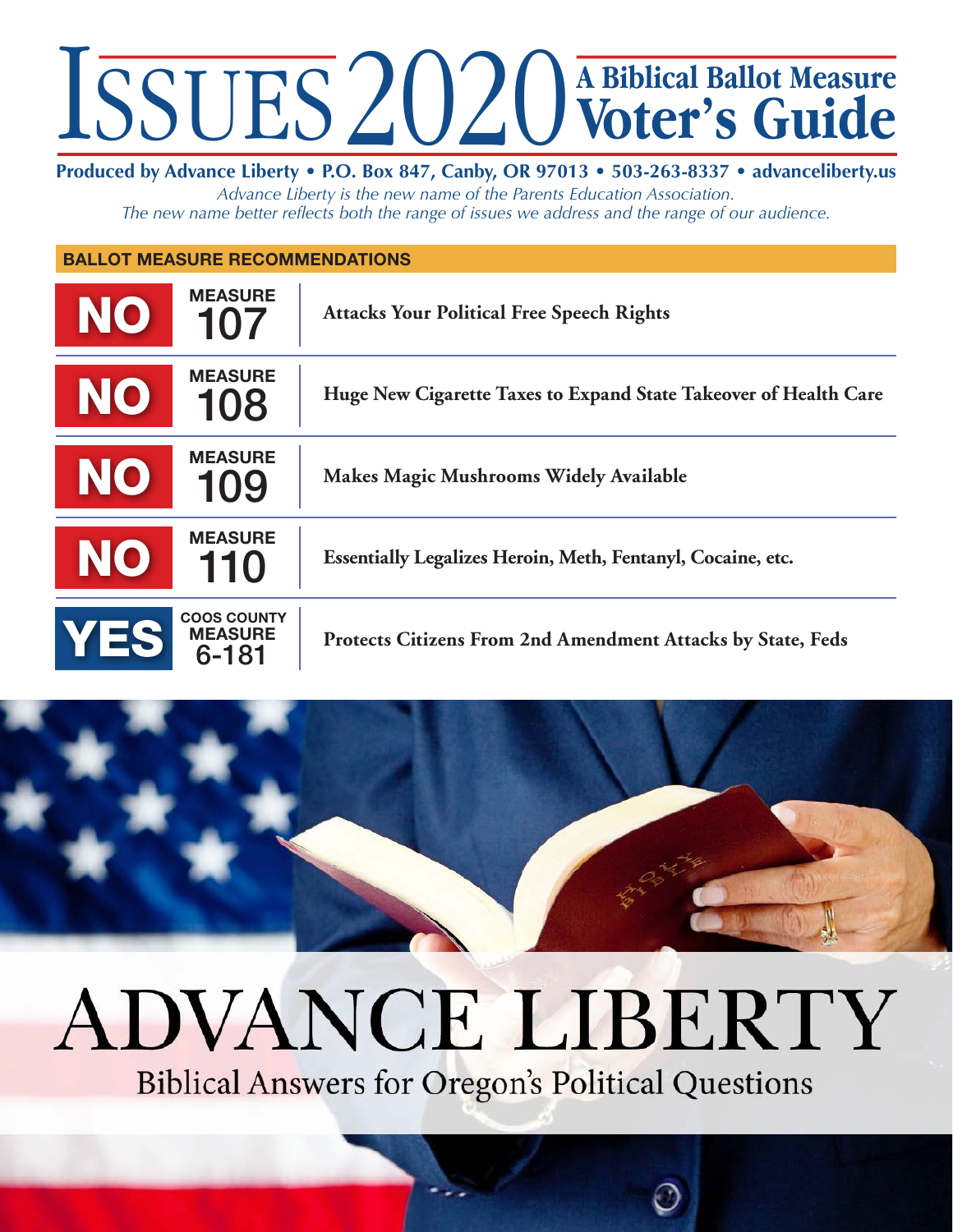**Measure 107**

*Amends Constitution: Allows laws limiting political campaign contributions and expenditures, requiring disclosure of political campaign contributions and expenditures, and requiring political campaign advertisements to identify who paid for them.* NO

VOTE

**Advance Liberty Summary: This Constitutional Amendment would allow the Oregon Legislature to set limits on political campaign contributions and expenditures. These limits are currently forbidden by the Constitution. It would also require campaign ads to show who paid for them.**

In 1722, Benjamin Franklin wrote:<br>
"Whoever would overthrow the Lil" "Whoever would overthrow the Liberty of a Nation must begin by subduing the Freeness of Speech." If passed, Measure 107 would restrain, and thus subdue, your freedom of political speech.

The Oregon Constitution, in guaranteeing freedom of speech, explicitly prohibits laws that would restrict election spending in Oregon. Measure 107 would reverse that, allowing limits on campaign spending. Such limits, in essence, are restraints on our political speech. It would pave the way for restrictions on how the average Oregonian could use his money to freely express his views into the political arena. We have the right to speak freely, to spend our money to advance that speech, and to join together with others in such advocacy. Measure 107 would interfere with these rights.

Proverbs 31:8 tells us to "Open your mouth for the mute, for the rights of all who are destitute." The implication is that we actually have a duty to speak truth into the political arena. Measure 107 is a threat to that duty and to our liberty. All public policy organizations- -pro-family, conservative and liberal alike--would lose much of their ability to educate voters or support candidates. More importantly, voters would be far less educated about candidate philosophies and positions on issues at election time.

Pragmatically, the result of such laws is the unjust empowerment of the rich. The US Supreme Court has ruled it is unconstitutional to limit the amount an individual can spend on his own political campaign. Add political spending limits on all others, and it increasingly becomes the case that only the rich can run successfully for office.

Another concern is the Measure's requirement of disclosure of who paid for what ads. Such knowledge can be useful, of course. But cancel culture and violent reprisals against conservatives gives us pause concerning this disclosure requirement.

In 2006, a similar measure was put before the voters. We urged a No vote. We were right then and we urge the same this year. Vote No on Measure 107.

**WOTER Measure 108** *Increases cigarette and cigar taxes. Establishes tax on e-cigarettes and nicotine vaping devices. Funds health programs.* **NO** 

**Advance Liberty Summary: Increases cigarette taxes by two dollars a pack. Also increases taxes on cigars and establishes taxes on e-cigs and vaping devices, used by many to wean them off of the more harmful cigarettes. Uses the revenue to expand the State's footprint in the health care system. Tax dollars are used to grow the Oregon Health Authority's budget and reach.**

The goal of this Measure is the expan-<br>
sion of the Oregon Health Authority. The means to that end is a tax on cigarettes, cigars, and vaping devices. The strategy is to fund the desired expansion through the hundreds of millions of dollars the Measure hopes to raise. These three issues (the goal, the means, and the strategy) are why we oppose Measure 108.

First, we are opposed to the goal of 108 – a growing take-over of private health care by the Oregon Health Authority (OHA). In the parable of the talents, Jesus said that previous demonstrated faithfulness was the prerequisite to being given increased responsibility. Like much of Oregon's bureaucracy, OHA has been incompetent and scandal-ridden. But even if they were competent, it's just not the government's job to take over more and more of the health care system.

Romans 13 makes clear that the state's job is to protect the liberty of citizens from those that would threaten that liberty. In texts such as Deuteronomy 17 and 1 Samuel 8, God warns us of the strong negative consequences of centralizing more and more power in the state. These can be summed up in one phrase – the loss of liberty.

Additionally, the highly politicized OHA has pushed various controversial issues such as free abortions for illegals, universal in-home visits of all newborns, sex change operations, and puberty blocking drugs for confused children. We reject the goal of Measure 108.

Second, we are opposed to the proposed means. This is the latest massive tax increase in a long line of tax and revenue increases over the past three years. Big tax increases in a time of pandemic and deep recession is almost criminal, particularly when levied on low-income and sicker individuals. That's the normal smoker. Even if one wanted to give OHA more money, the means should be a tax on all of us, not just a few. It's easy to spend someone else's money to do your good deed. That's not noble or praiseworthy. And that's what Measure 108 proposes tax smokers so the rest of us can think we did something good for health. Cigarette smokers are the new villain minority that nobody minds kicking when they're down. We find this sort of class-taxation objectionable. Add to that the fact that most cigarette smokers are low income, and most would like to quit but can't, and this whole taxing scheme seems reprehensible.

Third, Measure 108's strategy won't work. By now, America has had a lot of experience with tobacco taxes. The data is clear – revenue goes up for a short time, but then recedes to the level before the new tax was added. Reasons for this include mail order sales (hurting local businesses), cigarette smuggling, Indian reservation sales, movement to e-cigs and hand-rolled, etc. If 108 passes, the new OHA budget will remain, cigarette tax revenue will recede, and we will have yet one more budget hole to be plugged with more and more taxes. The powers that be know this. Their goal is to push higher and higher state budgets and, thus, state power. Stop them by voting No on Measure 108.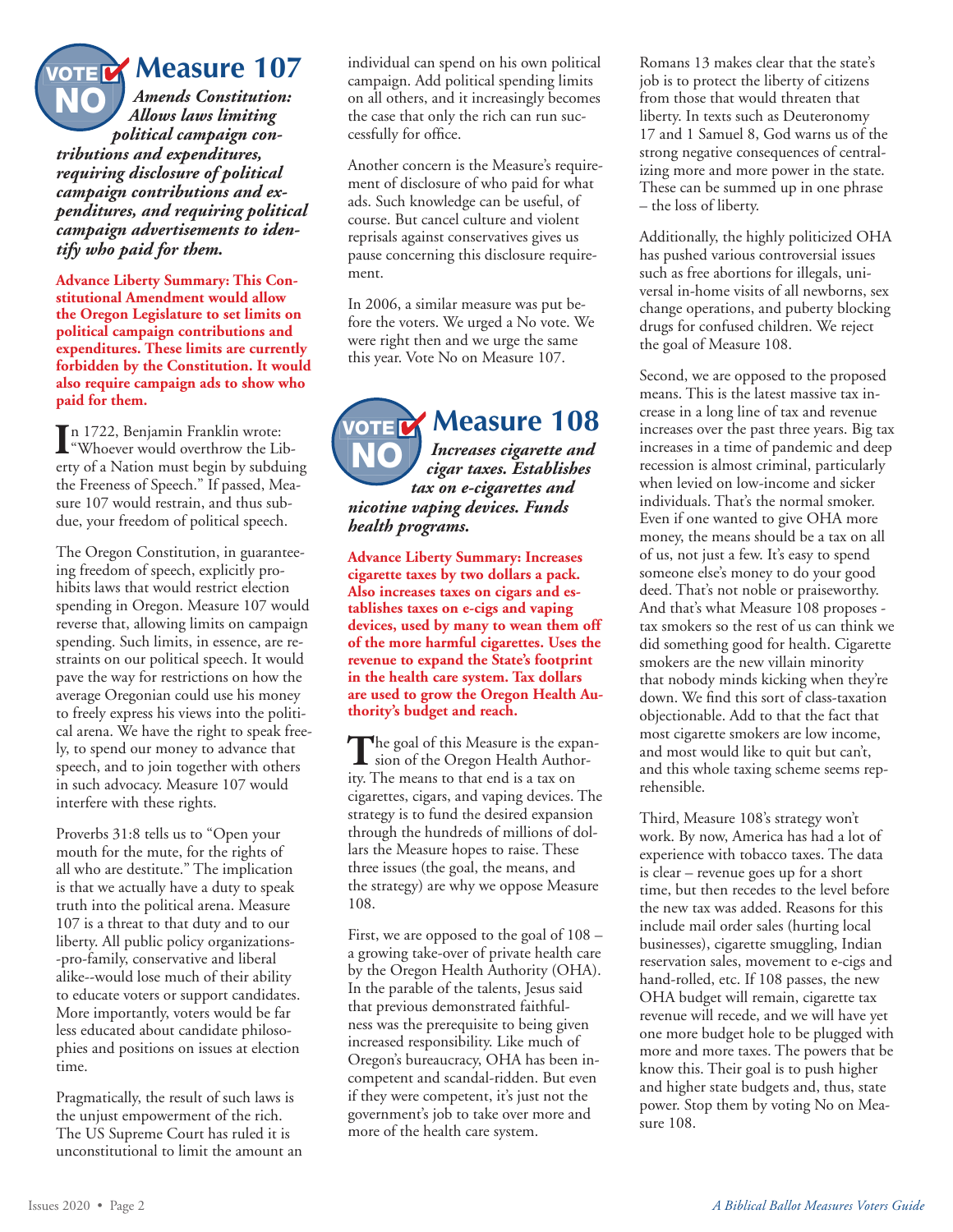

**Advance Liberty Summary: Allows manufacture, delivery, administration of psilocybin at supervised, licensed facilities; imposes two-year development period.**

This Measure will result in the danger-<br>
ous wide-spread use of psilocybin, more commonly referred to as "magic mushrooms". The practitioners who could provide this hallucinogenic drug would not be required to have any medical background.

It is true that the FDA has given "breakthrough therapy" status to this drug for a single condition, Major Depressive Disorder. But this just means that the FDA is now engaged in research, studying both the efficacy and safety of the drug for this one limited condition. Measure 109 wants to leapfrog over the safety standards that result from such research, and allow the general distribution of a very powerful hallucinogen for a wide variety of conditions, dispensed by people with no required medical background. Clearly, this is a very bad idea.

These sorts of radical law changes belong properly to our Legislature. There controversial new ideas are vetted through the legislative process of committee hearings. Experts can be heard from, the advice of the medical community, law enforcement, and the business community sought. This would lead to the development of a reasonable approach to the topic. Leaping over the FDA process, Measure 109 also leapfrogs the legislative process. We are warned by large numbers of doctors, including the Oregon Psychiatric Physicians Association (OPPA) that the likely outcome of this approach would be severe mental health issues.

One need only look to our recent experience of unintended negative consequences of medical and legalized marijuana as a cautionary tale. These include accidents at work and on the road as well as addiction and marijuana toxicity (which can lead to coma and even death). Citing numerous studies, a recent article in Psychiatric Times reports "Numerous lines of evidence suggest a correlation between cannabis consumption and a variety of psychiatric conditions, including cannabis-induced psychosis (CIP)." Hallucinogenic magic mushrooms are far more potentially dangerous to both the users and the broader public than marijuana. The OPPA also raises the concern that this dangerous and powerful drug will become available to minors. Again, the history of marijuana legalization would seem to support this.

Proverbs 22:3 tells us "The prudent sees danger and hides himself, but the naïve goes on and suffers for it." Perhaps psilocybin will be useful in treating some persons. But in our view the place to work through the myriad issues involved is the Legislature, not the ballot box. We urge a No vote on Measure 109.

**WOTER Measure 110** *Provides statewide addiction/recovery services; marijuana taxes partially finance; reclassifies possession/penalties for specified drugs* NO

**Advance Liberty Summary: Decriminalizes various currently prohibited drugs, including heroin and fentanyl, for all ages. Sets up Assessment Centers that can refer addicts to treatment facilities but would remove any requirement for addicts to attend these facilities. Funded by money currently being spent on K-12 schools.** 

**Our opposition to Measure 110 be-**<br>gins with its highly deceptive name and title. The drafters call this the "Drug Addiction Treatment Recovery Act."

Drug Addiction: But Instead of reducing addiction, it opens the door wide for children and adults to these addictive substances.

Treatment: But it only gives lip service to treatment, simply referring addicts to treatment centers while it cuts their funding and removes the judicial incentives to avail oneself of them.

Recovery Act: But the only thing it actually "recovers" is the money it takes from our children's education.

"The LORD detests lying lips, but He de-

lights in people who are trustworthy." Proverbs 12:22

We have four serious objections to this Measure. First, through decriminaliza-

tion, 110 removes the current strong messaging that these drugs are very harmful. It's primary effect would be the decriminalization of user amounts of heroin, methamphetamine, ecstasy, LSD, psilocybin, etc.. This would apply to juveniles and adults alike. Decriminalization sends the message that these drugs are not really all that bad or dangerous.

As if this is not bad enough, it would, second, decouple these drug offenses from the justice system, which currently provides strong incentives to enter drug addiction treatment facilities. These systems have been established to break the devastating cycle of addiction. Many addicts say that if they hadn't been arrested and then ordered to a treatment center, they would have died from their addiction. As the saying goes "You have to feel the heat before you see the light" But 110 removes the current justice system incentives to enter residential treatment centers. There is a consensus of those tackling the problem of drug addiction that residential treatment facilities are the most effective means of helping addicts break with their addiction and be restored to health and true liberty.

Third, Measure 110 does nothing to add treatment beds. 110's assessment centers can only refer addicts to treatment centers. But Measure 110 does not provide any funding for treatment beds and instead removes money from these sorts of services. The predictable result would be to increase addiction, leading to a whole host of ill effects, including mental illness, child abuse and neglect, homelessness, crime that supports the addicted, poor health outcomes, suicides, and overdoses. This isn't just informed speculation. These are the actual results of a similar approach tried in San Francisco.

It is said that the road to hell is paved with good intentions. Similarly, God's word says that "The tender mercies of the wicked turn out to be cruel." (Proverbs 12:10). Measure 110 is cruel to those it purports to help and will increase some of the most intractable problems of our state.

Fourth and finally, 110 is primarily funded by removing over seventy million dollars from our K-12 schools, creating yet another budget hole, resulting in yet more taxes.

We urge you to vote No on Measure 110.